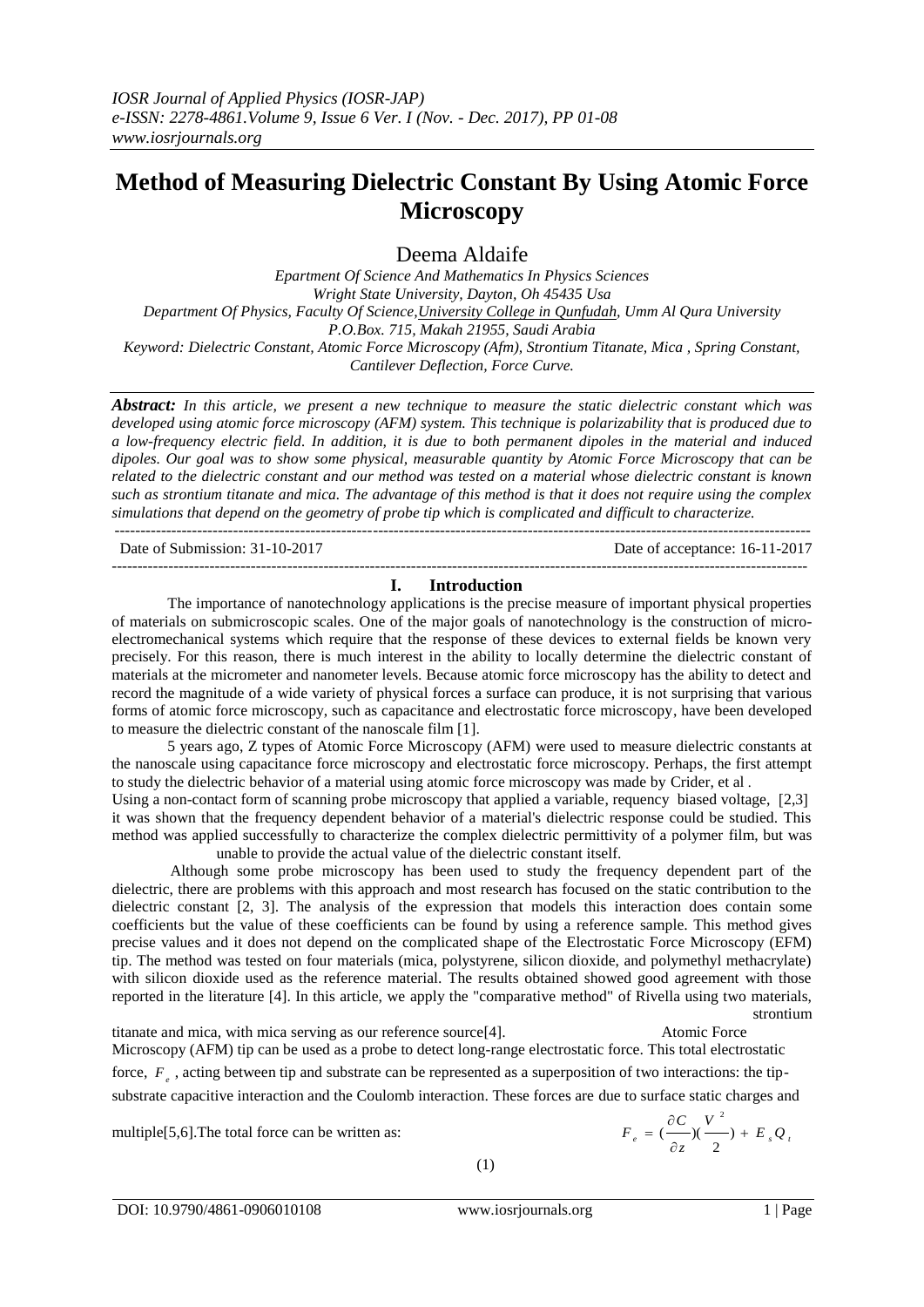Where  $C$  is the effective tip-substrate capacitance,  $z$  is the effective tip-substrate distance,  $V$  denotes the voltage applied to the tip,  $E<sub>s</sub>$  is the electric field at the tip location that is only created by the charges and/or multiples on the sample surface.

$$
Q_i
$$
 in (Eq. (1)) describes the charge on the tip as follows (Eq. (2)), [7]

$$
Q_t = CV + Q_{im} \tag{2}
$$

Where  $Q_{im}$  is an image charge induced by the static charge in the substrate.

When the tip is subjected to the voltage and brought closer to the surface of the dielectric film then electric field  $E_t$  due to the tip voltage creates the dipoles in the sample.

It is well known that polarization  $P_s$  are proportional to electric field  $E_i$ 

and can be expressed as follows 
$$
(Eq. (3))
$$

$$
E_t = a(z)V \tag{3}
$$

Where  $a(z)$  is a factor related only to the tip – sample distance and tip geometry. Separation between the AFM tip and thin film is so small then we can consider a surface of the sample as an infinite plane. Under this description, electric field nearby the sample surface is generated by polarized dipoles in the sample. The electric field  $E_s$  at the tip location can be expressed by (Eq. (4)).

$$
E_s = \frac{P}{\varepsilon_0} = \chi_s a(z) \frac{V}{2}
$$
 (4)

The total force  $F_{\nu}(z)$  on the tip at given voltage  $V$  can be expressed as (Eq. (5))

$$
F_V(z) = \frac{1}{2} \left[ \frac{\partial C}{\partial z} + a(z) \chi_s C \right] V^2 + \frac{1}{2} a(z) \chi_s Q_{im} V + F_0(z)
$$
 (5)

Where  $F_0(z)$  is the tip-sample interaction at zero voltage associated with van der Waals interaction. (Eq. (5)) is an analytical expression for the force between the biased tip and the thin film (substrate). In order to find this force and the tip-sample separation, the following analysis has to be done (Fig.1):



**Fig.1.** a) Representation of a typical force-curve (cantilever deflection, x,vs. Drive piezo distance, $z_p$ ). b) Force vs. nominal separation ( $z = x - z_p + const$ ) obtained from the force−curve in  $(a)$ , [4].

- Region 1 in the (Fig.2a) describes the lack of the cantilever deflection  $(x = 0)$  because the distance between the tip and the sample surface is large;
- In region 2, the cantilever bends downwards due to Coulomb and van der Waals interactions;
- When the tip suddenly becomes close enough to the surface of the sample, cantilever jumps into-contact with surfaces (at the minimum cantilever deflection) [8-11].

As it is well known, interaction force between tip and sample,  $F_e$  can be calculated from restoring force due to cantilever deflection x. The nominal separation, z, is the deflection minus the drive distance,  $z_p$  (Eq. (6)), [12]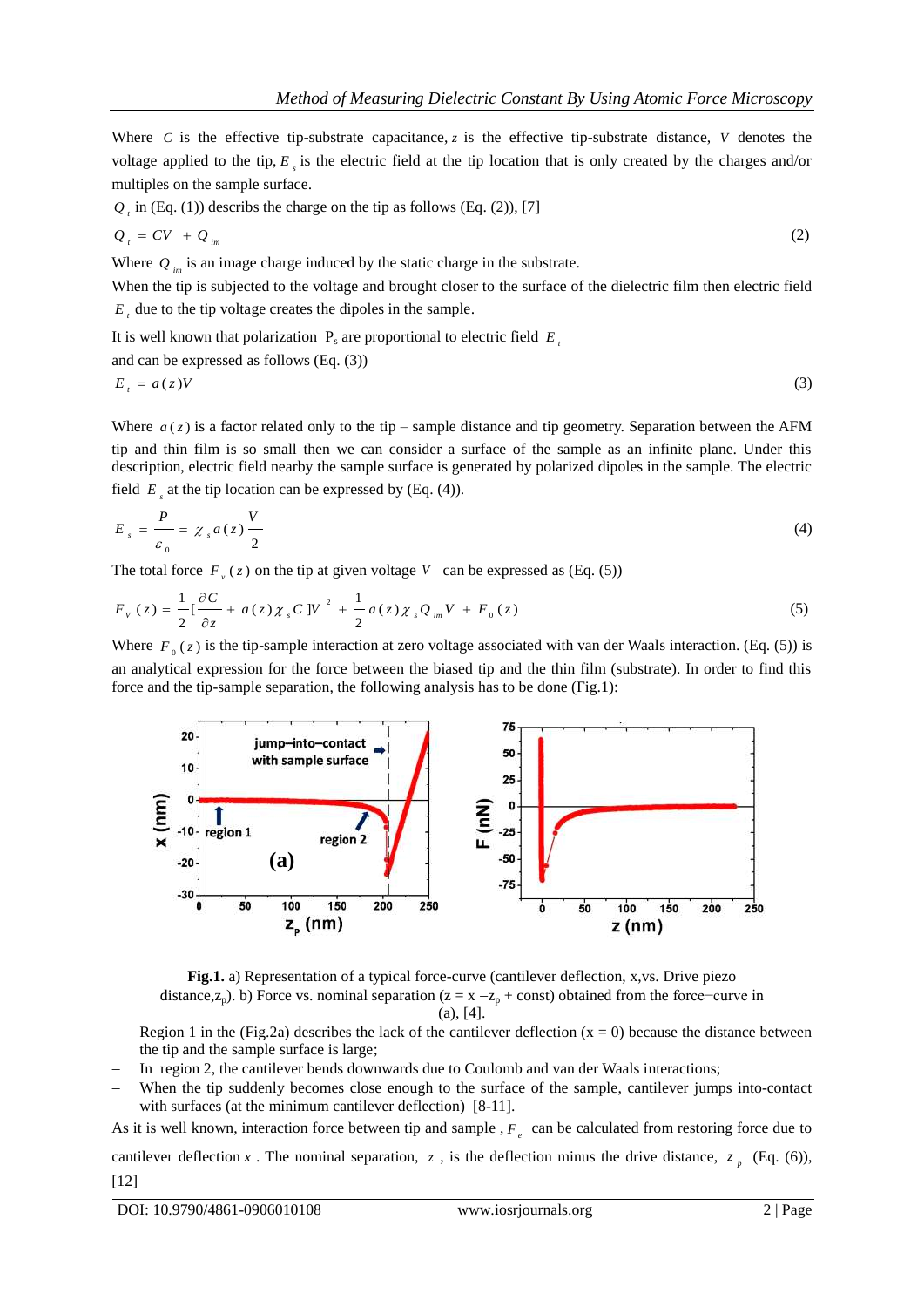$z = x - z_p + const$ 

Where the constant represents the choice of zero of separation (Fig.2b).

So, it can be seen in the theoretical basis in the supporting information regarding measuring the force at zero volt and two other different voltages,  $V_1$  and  $V_2$ , the coefficient of the quadratic contribution in (Eq. (5)). This can be expressed by (Eq. (11)):

$$
F_{v1}(z) = \frac{1}{2} g(z) V_1^2 + \frac{1}{2} a(z) \chi_s Q_{im} V_1 + F_0(z)
$$
 (7a)

$$
F_{v_2}(z) = \frac{1}{2} g(z) V_2^2 + \frac{1}{2} a(z) \chi_s Q_{im} V_2 + F_0(z)
$$
 (7b)

Subtract  $F_0(z)$  from both sides of both(Eqs.(7a)-(7b)):

$$
F_{v1}(z) - F_0(z) = \frac{1}{2} g(z) V_1^2 + \frac{1}{2} a(z) \chi_s Q_{im} V_1
$$
\n(8a)

$$
F_{v_2}(z) - F_0(z) = \frac{1}{2} g(z) V_2^2 + \frac{1}{2} a(z) \chi_s Q_{im} V_2
$$
 (8b)

Divide through (Eq. (8a)) by  $V_1$  and (Eq. (8b)) by  $V_2$ :

$$
\left[\frac{F_{v_1}(z) - F_0(z)}{V_1}\right] = \frac{1}{2} g(z) V_1 + \frac{1}{2} a(z) \chi_s Q_{im}
$$
\n(9a)

$$
\left[\frac{F_{v_2}(z) - F_0(z)}{V_2}\right] = \frac{1}{2} g(z) V_2 + \frac{1}{2} a(z) \chi_s Q_{im}
$$
\n(9b)

So, subtract (Eq. (9b)) from (Eq. (9a)):

$$
\left[\frac{(F_{v_2}(z) - F_0(z))}{V_2} - \frac{(F_{v_2}(z) - F_0(z))}{V_1}\right] = \frac{1}{2}g(z)(V_2 - V_1)
$$
\n(10)

Finally, we arrived in quantity of 
$$
g(z)
$$
 as follows (Eq. (11)) as shown (Fig.7b)  
\n
$$
g(z) = \frac{2}{(V_2 - V_1)} \left\{ \left[ \frac{F_2(z) - F_0(z)}{V_2} \right] - \left[ \frac{F_1(z) - F_0(z)}{V_1} \right] \right\}
$$
\n(11)

So, to repeat it, we fixed a voltage V and measured  $F<sub>v</sub>$  as a function of z, for each voltage. We did three measurements and averaged them.

When the surface is coated with dielectric material, the force produced by the change in the capacitance shows  $(Eq. (6))$ , this is the term  $[$ 2  $\frac{1}{2}$  (∂C/∂z) V<sup>2</sup>]. The contribution due to ∂C/∂z becomes small. So, the predominant

term is due to electrostatic interaction between the probe tip and the permanent dipoles in the dielectric sample. Therefore, two different dielectric films of the same thickness were used. Accordingly, the capacitive interaction could be far lower than the electrostatic interaction.

$$
(\frac{\partial C}{\partial Z} << a (z) C \chi_s), \text{ and chose that } a (z) \text{ the same for each of the films. Therefore, (Eq. (12)).}
$$
\n
$$
c_0 = \frac{\partial C}{\partial Z} + \chi_a (Z) C_0 \chi_a (Z) C_1 \qquad (12)
$$

$$
g = \frac{\partial C}{\partial Z} + \chi_s a(Z)C \approx \chi_s a(Z)C \tag{12}
$$

due to the dielectric constant and the  $a(z)C$  is the same for both coatings (Eq. (13))

$$
\left[\frac{g(sample\;2)}{g(sample\;1)}\right] = \left[\frac{\left(\frac{\partial C}{\partial z} + a(z)\chi s 2\;C\right)}{\left(\frac{\partial C}{\partial z} + a(z)\chi s 1\;C\right)}\right] = \left[\frac{\left(\varepsilon_{\frac{n}{\lambda}} - 1\right)}{\left(\varepsilon_{\frac{n}{\lambda}} - 1\right)}\right]
$$
(13)

We have chosen one of the dielectric films to be one whose dielectric constant is known and the other is the one we are interested in.

(6)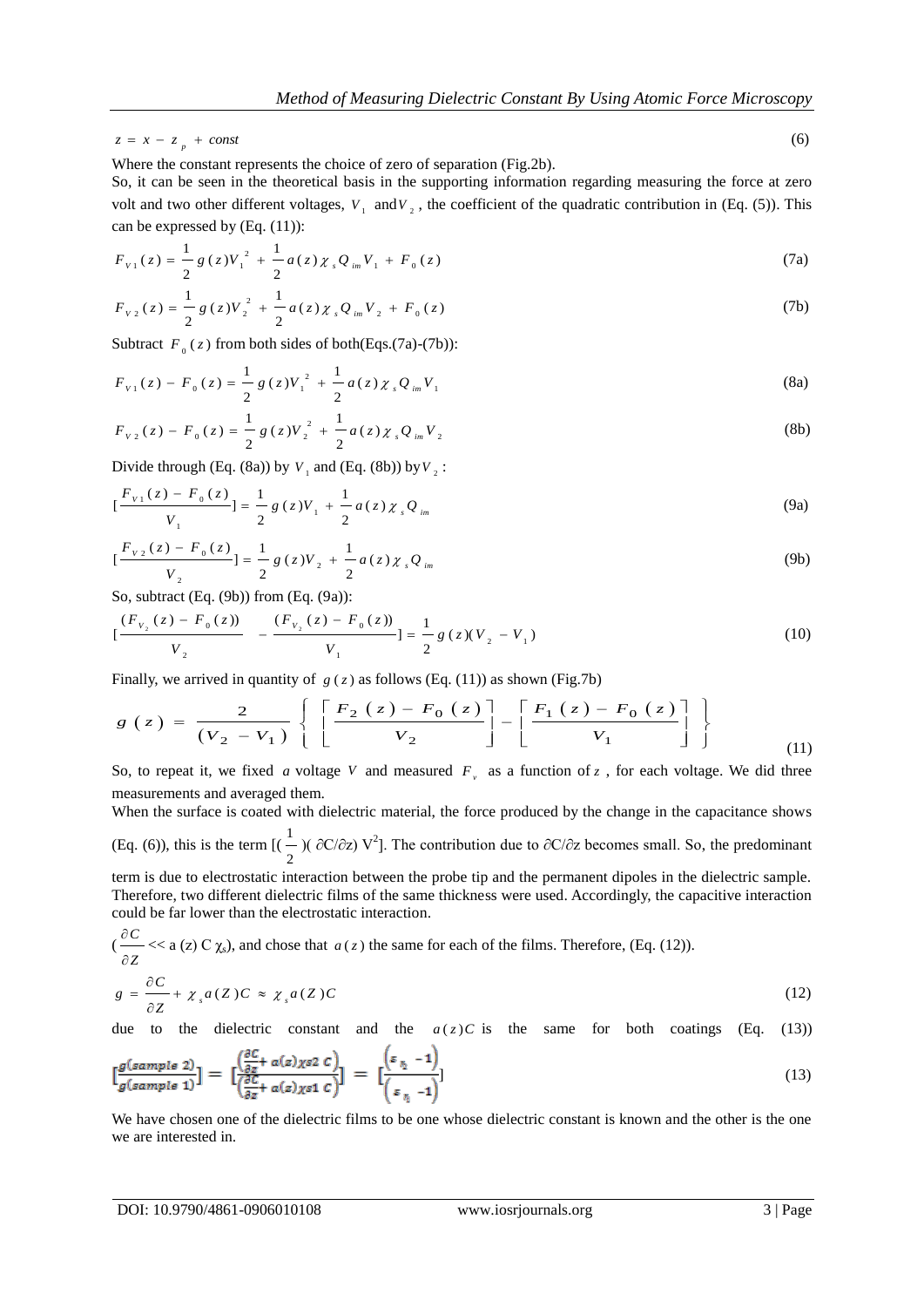## **II. Experimental Data**

A commercial Atomic Force Microscope was used and the measurements from strontium titanate were done at 30 *C* . A conductive cantilever was used for the measurements with a coating of *Pt* / *In* Pt/In (on both sides) and a spring constant of  $2N/m$ . An average force curve for each external voltage (0*V*, 5*V*, 10*V*) was obtained from three force curves; all were taken at the same place on the sample. To make sure the tip did not change during the measurements, the probe radius was measured before and after each test. The average force curve is used to create the force versus tip-to-sample distance curve for each voltage, using the fact that  $F = Kx$  and  $z = x - z_p + const$  this was done for 0*V*, 5*V* and 10*V*, creating curves  $F_0(z)$ ,  $F_1(z)$  and  $F_2(z)$ , respectively. By inserting these three curves into (Eq. (11)), a  $g(z)$  curve is generated for strontium titanate. The  $g(z)$  curve for mica was obtained from [4]. The ratio of the strontium titanate  $g(z)$  to the mica  $g(z)$  is then formed. Using, (Eq. (13)), the dielectric constant for strontium titanate is then found.

## **III. Result**

Cantilever deflections were measured with *a* varying  $z_p$  over the etched area of the *SrTiO*<sub>3</sub> sample. Three force curves were created, for voltages of  $0V$ ,  $5V$ , and  $10V$  shown in (Fig.2 -4), respectively. These figures show both the raw deflection data, for one measurement, along with smoothing fits generated with Matlab.



force\_curve in (Fig.4)

(Eq. (6)), along with Hooke's law *F=kx*, provides the relationship between the tip to sample distance z and the force of attraction F. The spring constant *k* was 2 N/m. The data in (Fig2-3-4) can be modified in order to plot F versus z, and this is shown in (Fig.5-6-7), for all three voltages used. These plots provide  $F_0(z)$ ,  $F_1(z)$ , and  $F_2(z)$  for voltages  $0V$ ,  $5V$ , and  $10V$ .

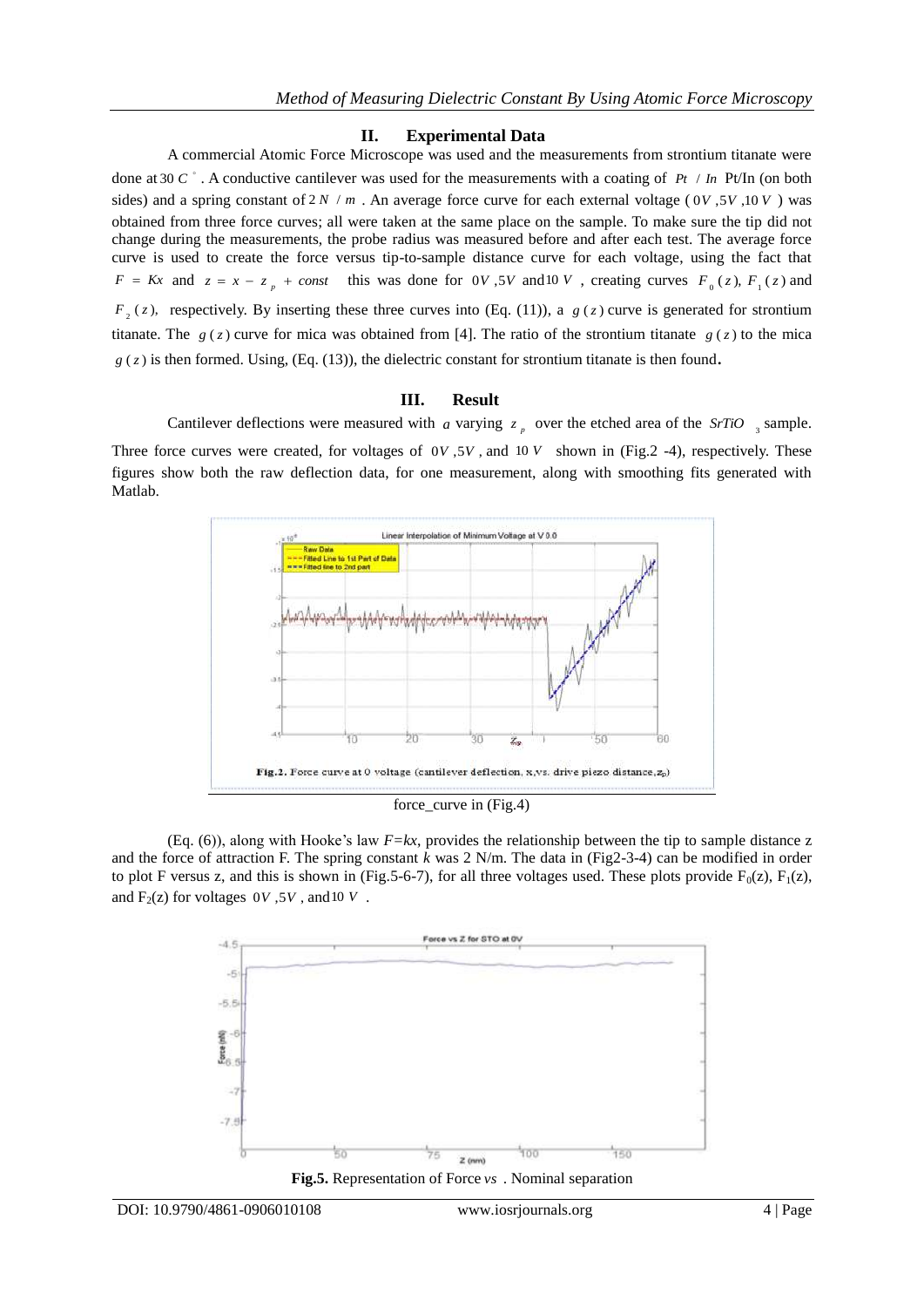$(z = x - zp + const)$  obtained from the force–curve in (Fig.2)



**Fig.6.** Representation of Force vs. nominal separation  $(z = x - zp + const)$  obtained from the force−curve in (Fig.3)



**Fig.7.** Representation of force vs. nominal separation ( $z = x - z_p + const$ ) obtained from the force\_curve in (Fig.4)

## **IV. Dielectric Constant Calculations**

We measured the force at the different distance (Fig7a, 8a) and then used this equation and computed it. So, they fixed the *a* voltage V and measured it as a function of .For each voltage, they did three measurements and averaged them. So, substituting the three force curves into the following formula allows  $g(z)$  to be computed for strontium titanate.<br>  $g(z) = \frac{2}{\sqrt{\left[\frac{F_2(z) - F_0(z)}{F_2(z)}\right]} - \left[\frac{F_1(z) - F_0(z)}{F_2(z)}\right]}$ 

computed for strontium itanate.  
\n
$$
g(z) = \frac{2}{(V_2 - V_1)} \left\{ \left[ \frac{F_2(z) - F_0(z)}{V_2} \right] - \left[ \frac{F_1(z) - F_0(z)}{V_1} \right] \right\}
$$

The Three forces curves are illustrated in (Fig.7), and the resulting  $g(z)$  is shown in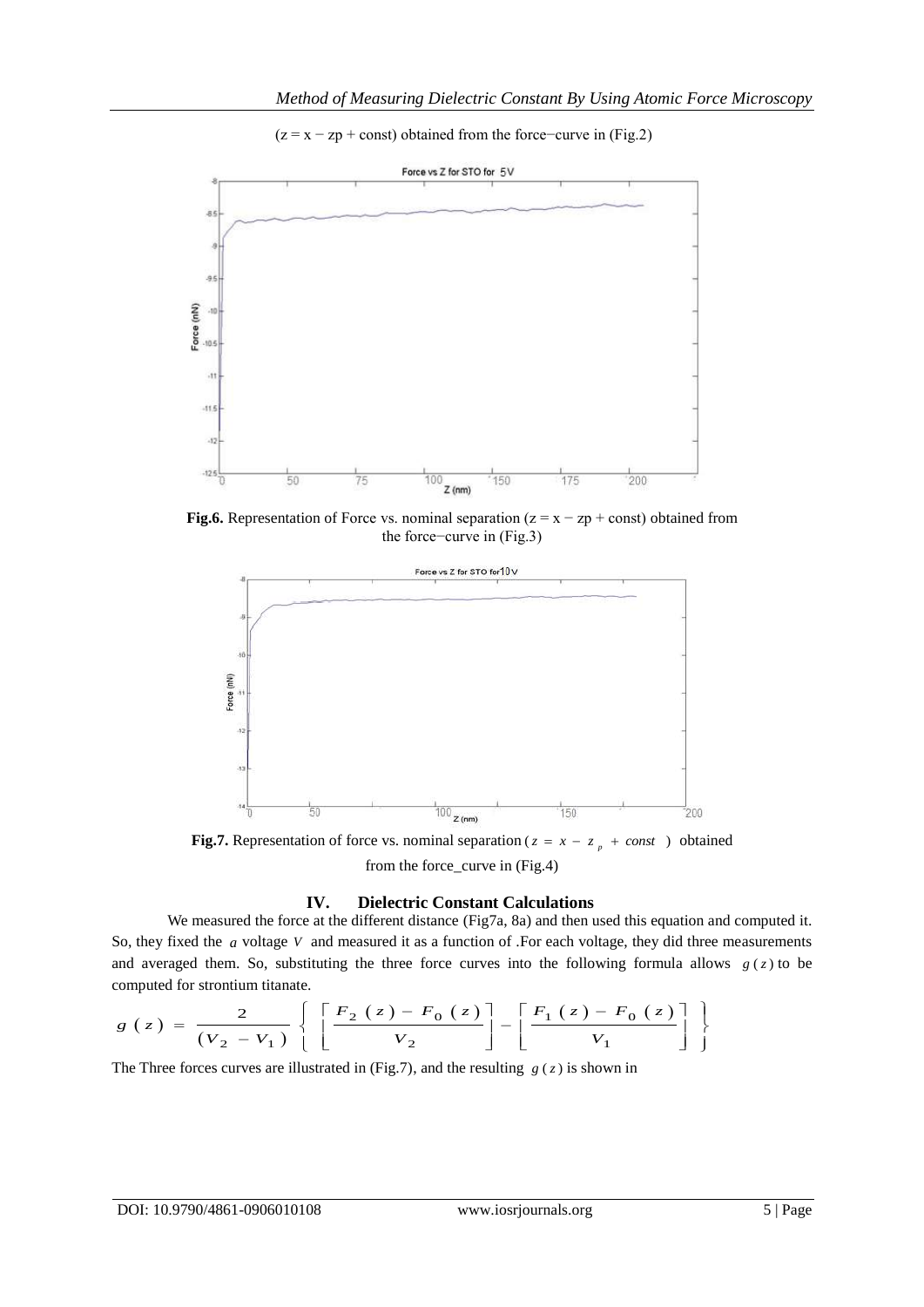

sample distance, obtained from the force-curve on a surface represented in Figure 2a and using eq 11.

So, they used two different dielectric films (SrTiO<sub>3</sub> and mica) of the same thickness. The film can be chosen such as  $a(z)C$  which is about same for each. Therefore

$$
g = \frac{\partial C}{\partial z} + \chi_s a(z) C \approx \chi_s a(z) C
$$

Due to the dielectric coating and since  $a(z)C$  is about the same both coating

$$
\frac{g(SrTiO_{3})}{g(mica)} \approx \frac{\chi_{s-sio}}{\chi_{s-mica}} = \frac{\varepsilon_{r_{s}Sio} - 1}{\varepsilon_{r_{s}-mica} - 1}
$$

For the mica sample, data from, [4] was used, shown in (Fig.8). Figure 8a illustrates the average force curves for  $0V$ ,  $5V$ , and  $10V$ , and (Fig.8b) illustrates the  $g(z)$  plot forward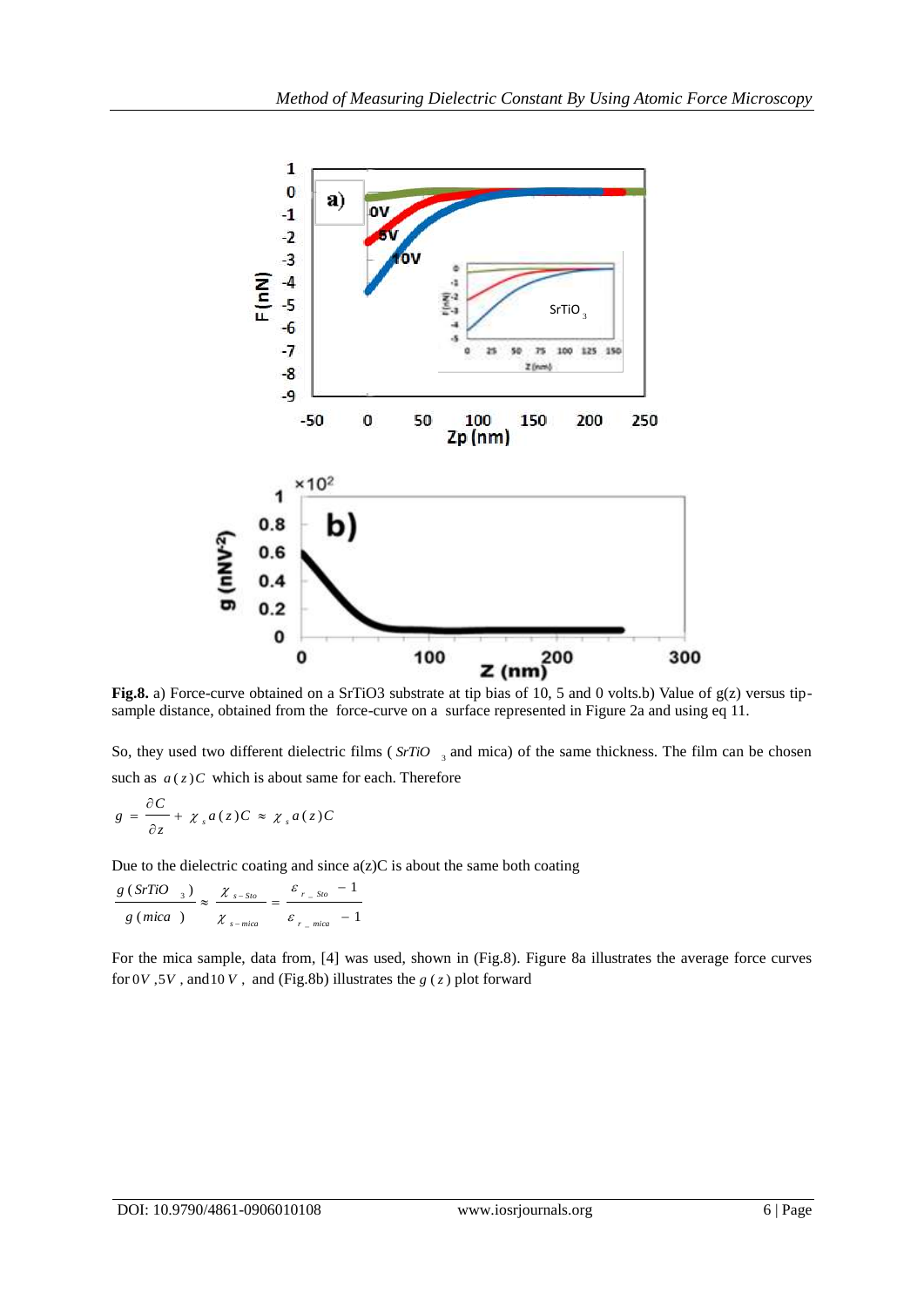

Fig.9. a) Force-curve obtained on a mica substrate at tip bias of 10,5 and 0 volts.

b) Value of  $g(z)$  versus tip-sample distance, obtained from the force-curve on a mica surface represented in Figure 2a and using eq11.

To compute the dielectric constant for strontium titanate ( $\varepsilon$ <sub>r sto</sub>), the following equation is solved for  $\varepsilon$ <sub>r\_sto</sub>:

$$
\left[\frac{g(Sto)}{g(mica)}\right] = \left[\frac{\varepsilon_{r\_Sto} - 1}{\varepsilon_{r\_mica} - 1}\right]
$$
\n(14)

For both the strontium and the mica, the  $g(z)$  values are used when  $z = 0$ . For mica,  $g(z = 0)$  is 0.7 *nN* / *V*<sup>2</sup>, and for strontium titanate,  $g(z = 0) = 60$  *nN* / *V*<sup>2</sup>. The dielectric constant for mica is taken to be 7.4. Solving this for the strontium dielectric constant gives a value of  $\varepsilon_{r-sto} = 400$ . The accepted dielectric constant value for strontium titanate is 300 [4, 5]. Therefore, the measured value is an approximation, and the reason for the difference will be discussed in the next chapter.

## **V. Discussion**

In this section, we discuss the electrostatic properties of the *SrTiO*<sub>3</sub> and mica samples, and the computation of the dielectric constant. The Atomic force microscopy measurements enable us to record the interaction between the probe and the sample surface in term of cantilever deflection. The theoretical model allows us to connect the sample dependent cantilever deflection with the dielectric constant of the material under study (Eq. (13)).

We used a method of comparison to measure the dielectric constant of strontium titanate, which is relatively thick (about 500 *nm* or thicker), using the technique outlined in [4]. This technique allows for a comparison of the dielectric properties of materials with relatively low and similar values, and it works at the nanometer scale. A nice feature of the technique is that it avoids complex simulations involving the irregular shape of an AFM tip. This method can also significantly reduce the measurement time as well as the requirement on the amount of experimental data needed. Among the advantages of the method can also be